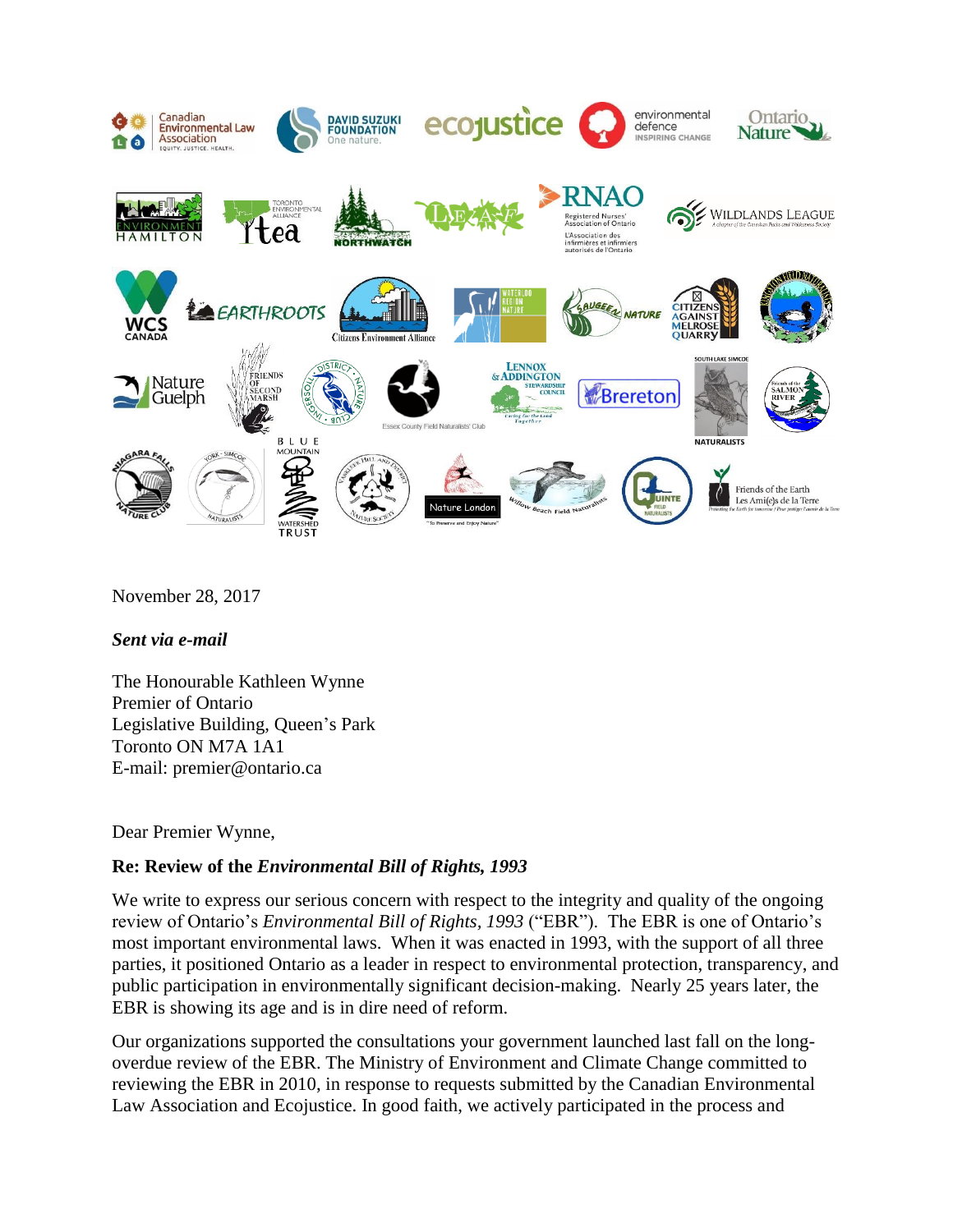encouraged our supporters across the province to submit comments. The vast majority of public comments call for meaningful amendments to update the EBR, building on lessons learned over the past decades. In particular, more than 19,000 people requested that the EBR be amended to recognize that all Ontario residents have a basic human right to a healthy environment. It has now been a full year since the public consultation concluded, and the MOECC has yet to publish any response.

Based on discussions with Ministry staff, we understand the Ministry may focus its recommendations almost exclusively on policy reform rather than amendments to the Act itself. Such a response would conflict with the mandate of the review, which was to review the EBR and the regulations under it, not just practices and policies. Such a response would also conflict with the vast majority of public comments, and recommendations for reform that have been made by two successive Environmental Commissioners of Ontario and the Ontario Environmental Review Tribunal. A response focused on policy reform rather than statutory amendments would bring into question the legitimacy of the consultation process that the public and civil society groups waited more than six years to participate in.

As set out in greater detail in the comments submitted by our respective organizations during the consultation process, as well as the enclosed list of key priorities for legislative and regulation changes, some of the most pressing amendments needed to the EBR include:

- legal recognition of the human right to a healthy environment,
- improved access to environmental information,
- removing barriers to the meaningful exercise of appeal rights under section 38 of the EBR, and
- updating the Act's purposes and principles to reflect modern environmental law and human rights principles such as the precautionary principle and the principle of environmental justice.

We call on you to ensure the EBR review process concludes with integrity by charting a course towards comprehensive reform of the Act – in line with the recommendations of civil society groups and other stakeholders, two Environmental Commissioners of Ontario, and the Environmental Review Tribunal, as well as the vast majority of public comments. A commitment to meaningful action is necessary to ensure respect for Ontarians' right to live in a healthy environment, improve the quality and legitimacy of environmental decision-making, and promote sustainable development.

Yours truly,

Kaitlyn Mitchell Staff Lawyer and Environmental Rights Chair Ecojustice

Theresa McClenaghan Executive Director Canadian Environmental Law Association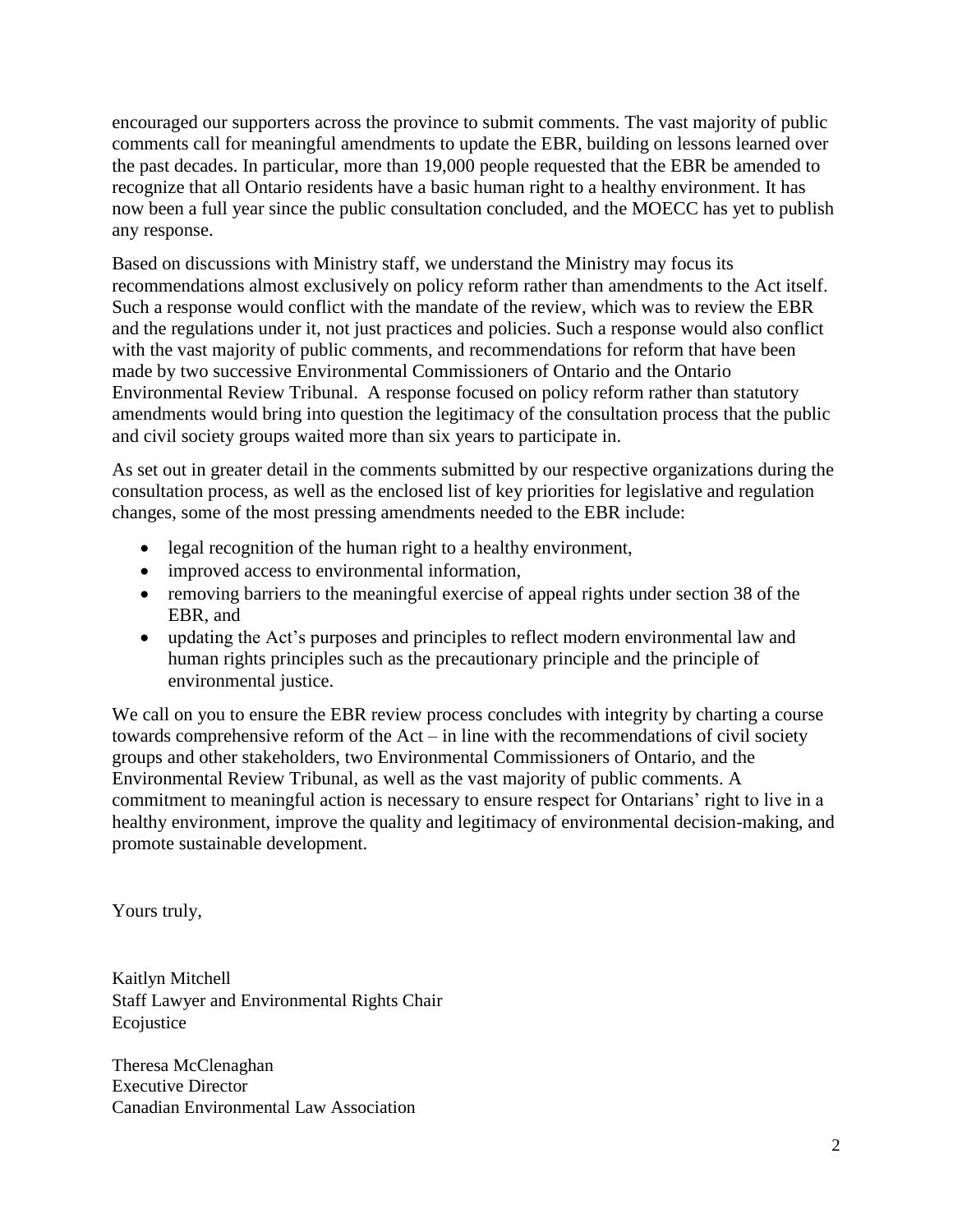Faisal Moola Director General, Ontario and Northern Canada David Suzuki Foundation

Tim Gray Executive Director Environmental Defence

Anne Bell, Ph.D. Director of Conservation and Education Ontario Nature

Heather Marshall Campaigns Director Toronto Environmental Alliance

Brennain Lloyd Project Coordinator Northwatch

Janet McKay Executive Director, Founder LEAF

Doris Grinspun Chief Executive Officer Registered Nurses' Association of Ontario

Trevor Hesselink Director, Policy & Research Wildlands League

Cheryl Chetkiewicz, Ph . D . Conservation Scientist Justina Ray, Ph . D . President and Senior Scientist WCS Canada

Amber Ellis Executive Director **Earthroots** 

Derek Coronado Coordinator Citizens Environment Alliance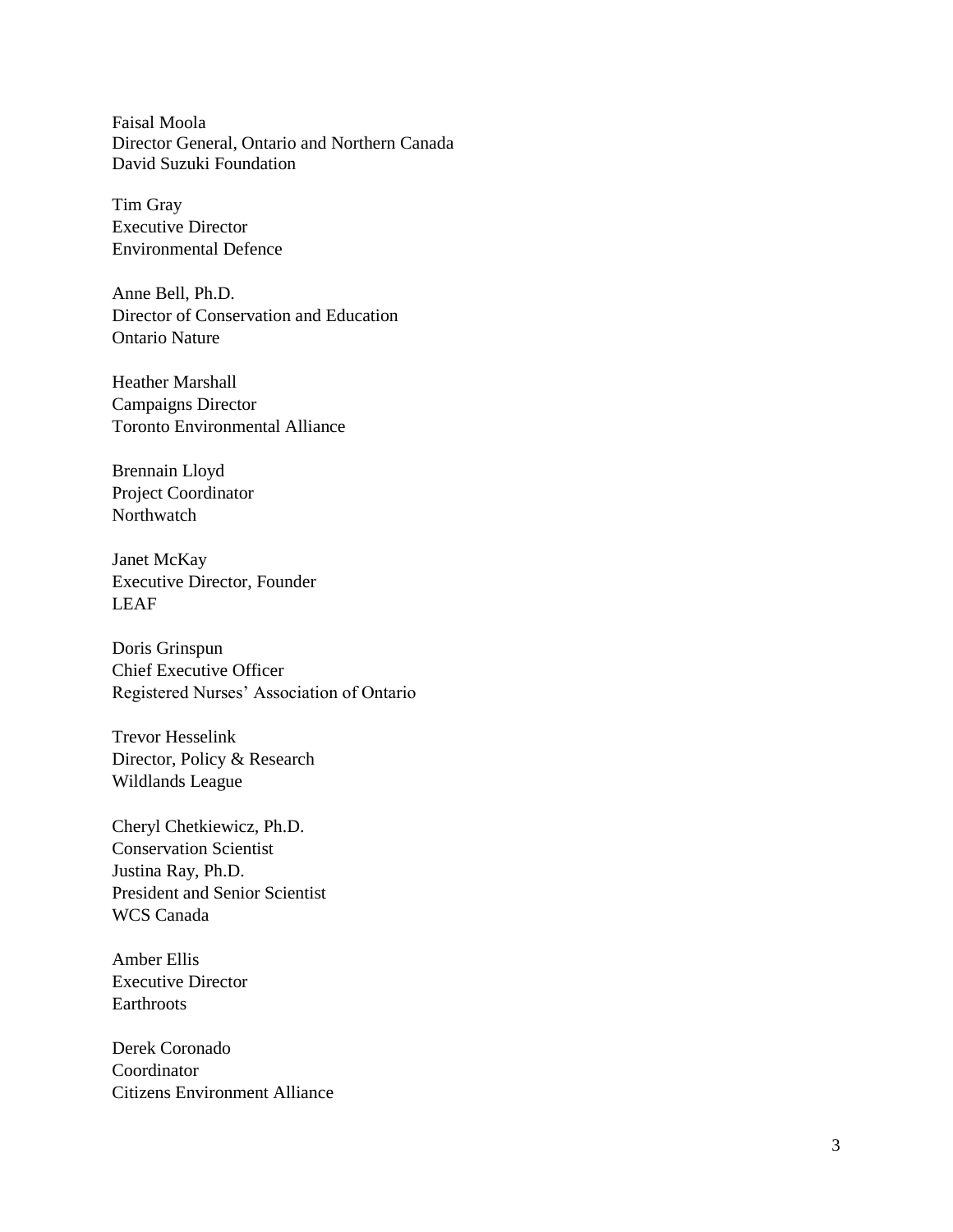Dr. Jon Walgate President Waterloo Region Nature

Nikki (Susan) May President Saugeen Nature

Susan Munro Chair Citizens Against Melrose Quarry

Alexandra Simmons President Kingston Field Naturalists

Brett Forsyth President Nature Guelph

Ian Munro Chair Concerned Citizens Committee of Tyendinaga and Environs (CCCTE)

Sue Deadman Ontario Nature Representative Orillia Naturalists' Club

Derek Connelly President North Durham Nature

Brian Brasier Executive Director Friends of Second Marsh

Sheila Fleming President Ingersoll District Nature Club

Paul Pratt President Essex County Field Naturalists' Club

Jim Johnston President Friends of Algoma East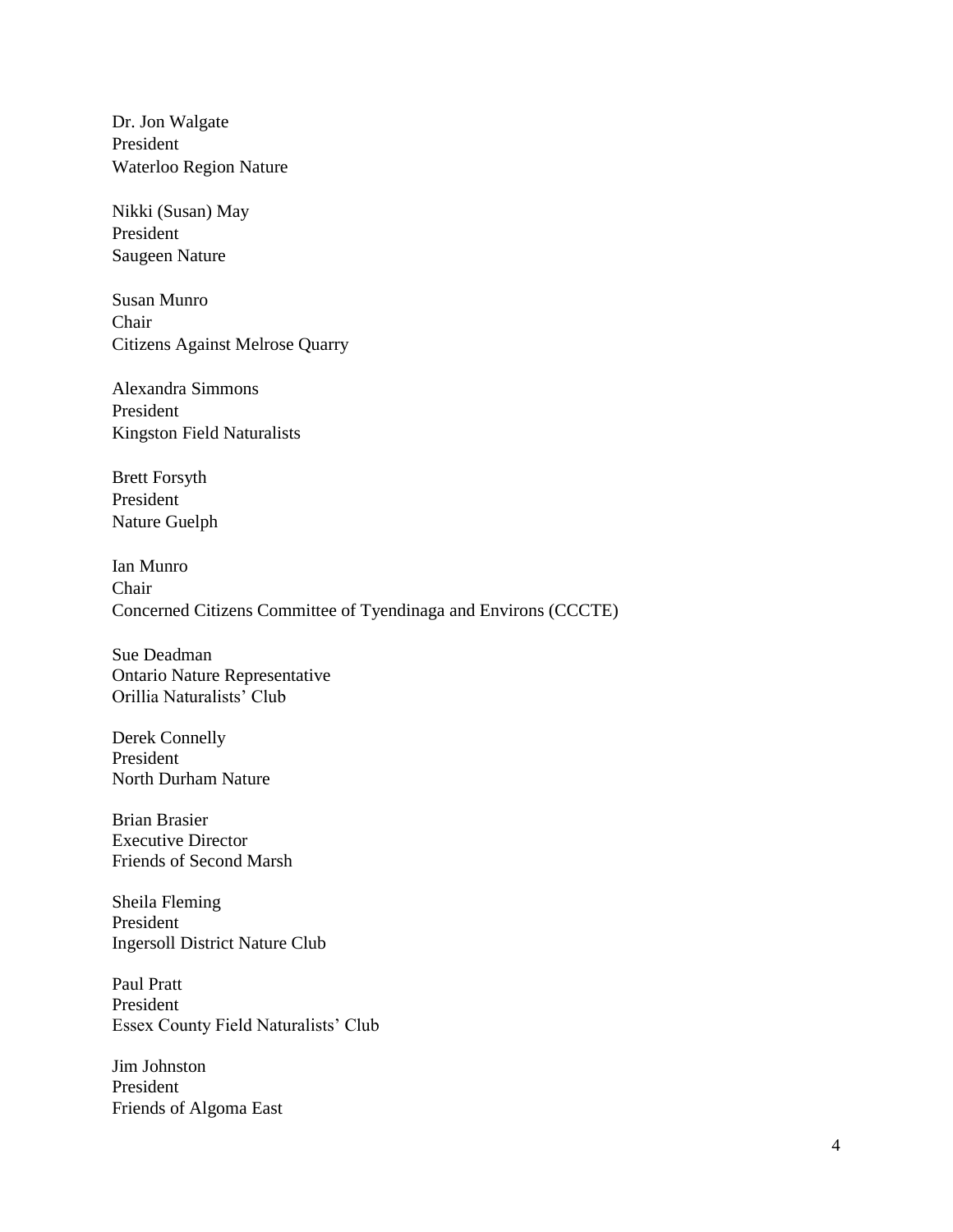Steve LaForest President Pickering Naturalists

Susan Moore **Secretary** Lennox & Addington Stewardship Council

Marcel Bénéteau President Manitoulin Nature Club

Alex Mills President Brereton Field Naturalists' Club

Paul Harpley President South Lake Simcoe Naturalists

Susan Moore President Friends of the Salmon River

Joyce Sankey Conservation Director Niagara Falls Nature Club

Jeanne Bénéteau President York -Simcoe Naturalists

Norman Wingrove President Blue Mountain Watershed Trust Foundation

David Stringer, Ph.D. President Vankleek Hill and District Nature Society

Kate McLaren President Owen Sound Field Naturalists

Brian Bissell President Midland Penetanguishene Field Naturalists